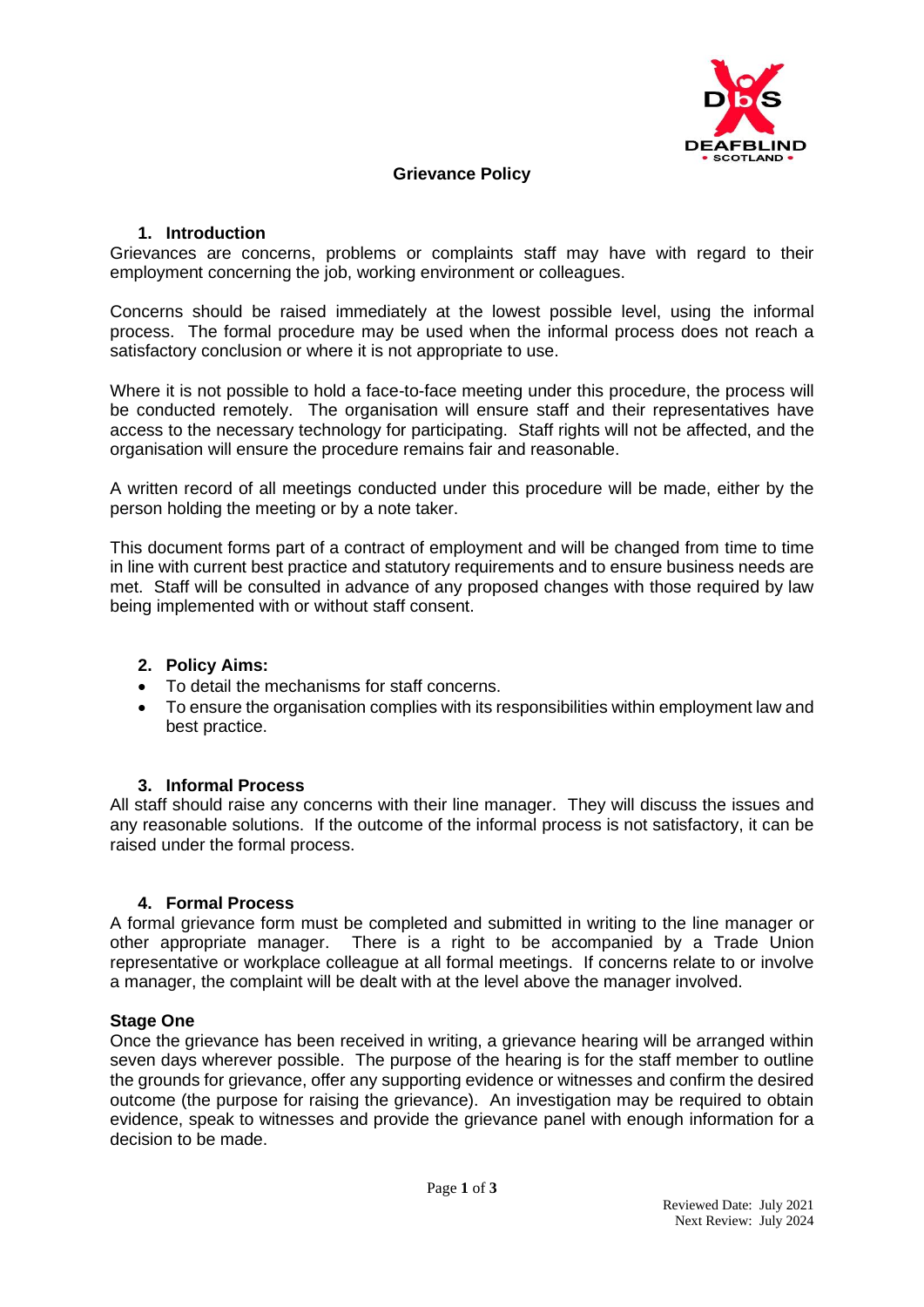

The outcome will be provided in writing advising on each aspect of the grievance and whether it has been upheld, partially upheld or not upheld. If the grievance is against a colleague, the person raising the grievance has no right to information about any sanction or action taken against the colleague.

# **Appeal**

If the outcome of the formal process leads to one or more aspects being partially or not upheld, these can be appealed. The appeal must be submitted in writing to outline the reason of appeal within five working days of receiving the outcome letter. An appeal hearing will be arranged within seven days wherever possible and will be heard by the next most senior level above the manager who made the original decision or a manager who was not previously involved in the case. The outcome of the appeal will be given in writing within seven days of the hearing.

# **5. Post-Employment Grievance**

If a grievance is raised after employment has ended, it will be considered and a response will be given in writing.

# **6. Collective grievances**

A collective grievance is a complaint, which affects all staff or a group of staff in the same way.

If the issue is not resolved once the internal procedure has been exhausted, it may be referred to ACAS conciliation.

# **7. Data Protection Act 2018**

The organisation will treat all personal data in line with obligations under the current data protection regulations.